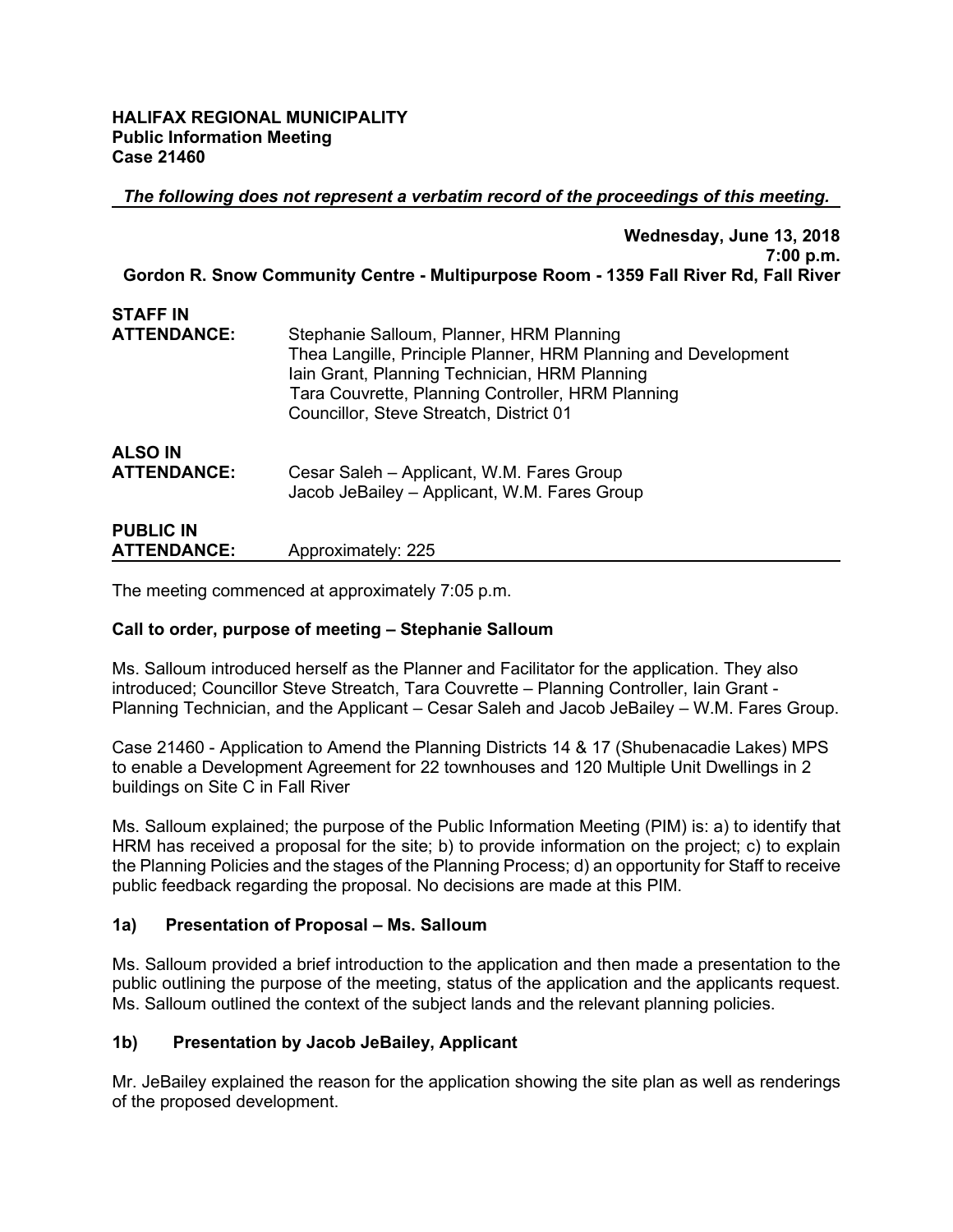## **2. Questions and Comments**

**Jay Cameron – Waterford Crt,** spoke to the planning vision that was created for a handful of density opportunities in the Fall River area. Mr. Cameron stated they were chosen because of their strategic access to main arteries in and out of the LWF area. The planning documents included verbiage to qualify the development on Site C as requiring access to Cobequid Rd. Mr. Cameron stated that; Fares stating that because there will not be a commercial component, the road leading to Cobequid Rd. is not needed, they find that to be an ill-informed speculation. The impact the traffic from this development would have is undeniable. Because that outflow to Cobequid Rd. is not possible, the planning requirements are not met and this proposal only advances against the vision of the community and at the expense of the residents that call the village their home. What benefits will this bring to the people of Fall River? Infrastructure has seen a 30% growth over the last decade. Between this site and the others marked for density, they are looking at almost 1000 new units. Schools are at capacity, roads are full of traffic and the doctors are taking no new patients so how would this benefit current day Fall River? The only viable development for today's LWF area is to complete the cul-de-sac with more single-family dwellings and seek out density somewhere else where it makes sense. They have 400 letters they would like to present to the Councillor to have their petition put in front of council and deliver their sentiment that they are not for this proposal as it stands.

**Terry Maulcahy – Canterbury Lane**, indicated to Councillor Streatch that they are opposed to this application. The key problems they have with it are: traffic – the traffic on Ingram makes going for a walk impossible, 142 units multiply that by  $1.5 - 2$ , and the issue of the mailbox on Winley Dr., property values are going to be affected, this doesn't contribute anything to the neighborhood.

**Gordon Wolfe – Ingram Dr**., Every home in Fall River Village is a single-family dwelling and they would like to keep it that way. The traffic would be a problem, it is a problem now. Ingram Dr. is as straight as an arrow and cars drive up there are 90-100 km/h and it is not safe to walk. With this development it would just be getting worse and worse. If one of these development goes through in our area somebody else will be looking for land to put in another and we don't need that. Fall River Village is a wonderful place and this development will total y change that. Mr. Wolf and his wife are both totally against it.

**Wayne Tamara – Winlake,** HRM and the Councillor need to recognize that this is not a taste of just a few disgruntled home owners. In less than 2 weeks we have assembled almost 400 letters of opposition to this development. This an example of a community coming together to save their neighbourhood from a development that simply makes no sense at any level. Mr. Tamara stated he is going to present Stephanie Salloum with the 400 letters that they would like to form part of the report to council. There concerns are: waiving the requirement for direct access to Cobequid Rd. will create unsafe conditions for motorist and pedestrians, Winley Dr. is a safety concern now and this will make it worse, the negative impact the traffic increase will have on the neighbourhood. The addition of high density, multi-unit apartment buildings and townhouses will fundamentally change the character and makeup of the neighbourhood. The increase in density will create two bottle necks, one at the corner of Winley Dr. and Winsor Junction and the other the other at the corner of Winsor Junction Rd. and Cobequid. These are already bad intersections and if there was ever an accident or during peak traffic hours the traffic will be backed up. There are numerous environmental considerations and potential concerns that have not been addressed by the developer. The impact on existing natural habitats and wetlands. The introduction of the massive sewage disposal system that would be required to service those units. Homeowners are very cautious about what they put down their sinks etc., renters are not going to be as cautious so the chances of that septic field having a failure are very high. If that goes sideways it will destroy the lakes in the area. The proposed development is counter to HRM's own vision of requiring direct access to Cobequid Rd.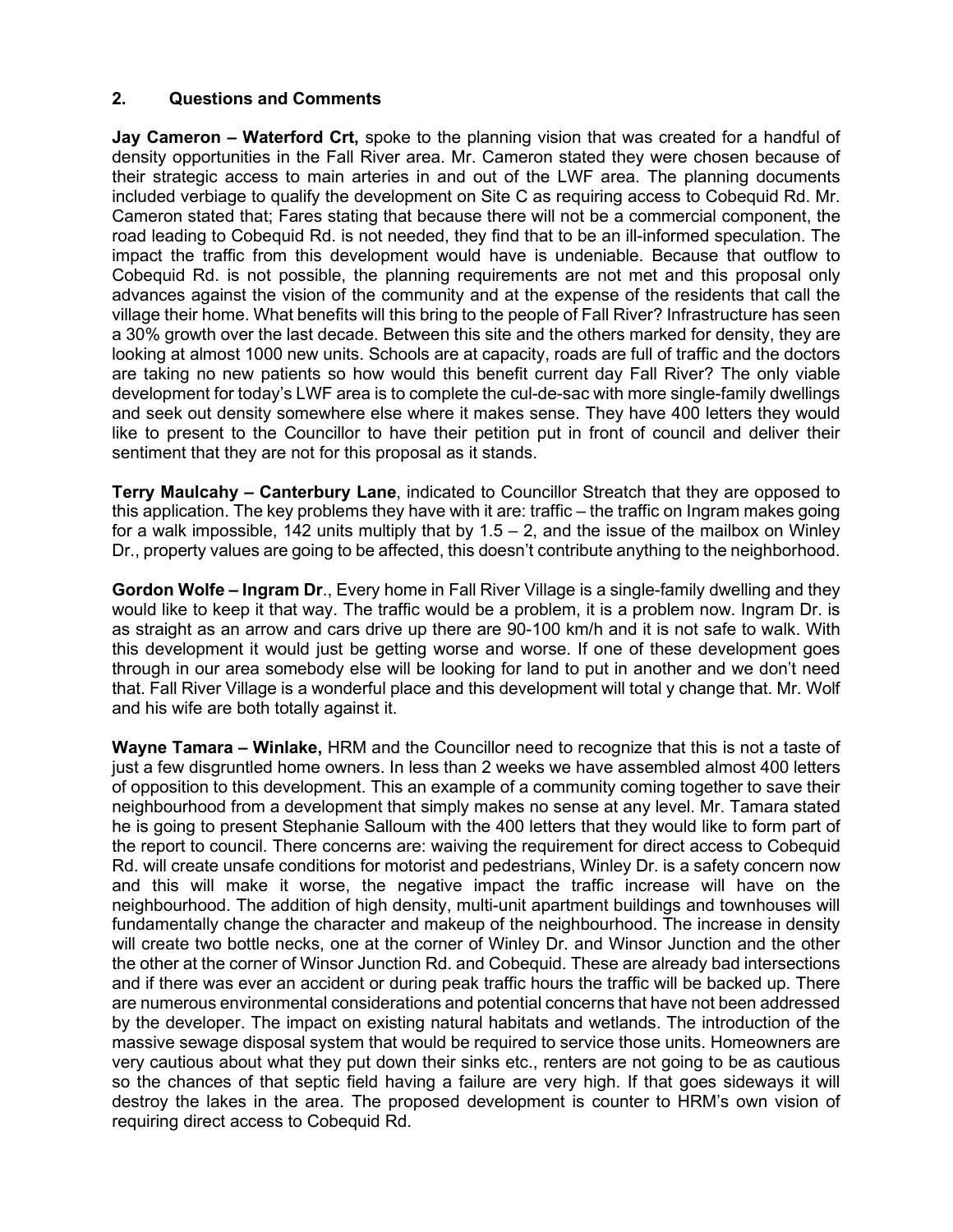**Fred Grayburn – Foster Ave**, had questions regarding the initiation report that went to Regional Council. Mr. Grayburn questions the logic of some of the statements in it. They feel that HRM is going contrary to the MPS. **Ms. Salloum and Ms. Langille** explained that the initiation report was an ask by the planning department to go out to the community and get their feedback on this proposed development. The report does not have to do with there position on this proposal, at this time they are neither for or against it as it is too early in the process. **Mr. Grayburn** would like to know why staff would recommend this proposal when it didn't even pass the initial criteria of the MPS. **Ms. Langille** stated they had heard back from CN that a crossing was not going to be permitted so they wanted to explore with the community what they options would be for the site and that is why we are here. **Mr. Grayburn** stated that the original proposal was shut down in 2016 with 216 multi housing units (just regarding the apartments) partially because of the road blockage and now you are coming back asking for 142 still with no road, can't follow that logic. Would like to see what the apartments are going to look like other than just the drawings. Would like to know what kind of social economic research/studies have been done to put an apartment building of that size at the end of a street with no buses for miles. On their calculations they estimate that this development will generate 150 thousand litters of effluent per day which is about 5 highway tanker truck loads of poop everyday.

**Jenny Lugar – resident of North end Halifax with the Ecology Action Centre**, is all for density but this is not the right place for density. They are begging for density on the peninsula of Halifax, asking for more development and more infill to be done. That is where it can be supported with transit, business and good walkability. This is not the right place because they physically don't have the means to be able to support this many new people. There would be too many cars being added to the road. If you are thinking about sustainability at all you don't want to be adding that many more cars to the roads. Ms. Lugar is putting her support behind that community. This is not the kind of development that adds wealth to a community, the kind of development that adds wealth to a community if the one that is supporting local business and transit. This kind of development goes in and then the developer moves out and the city pays for it incrementally over the next several years and that is why your taxes keep going up.

**Peter Stocker – Fall River Villiage**, has two logistic questions: 1 – the road on CN, can they absolutely say no to a road pass or is there a higher authority, or government authority, that can override that, and 2 – has it been considered that there is be a bypass road that connects over the highway onto the bridge. Mr. Streatch – who has the final authority to block it all, is it CN or another level of government. **Ms. Langille** explained CN is a higher authority than the municipality and they will not permit an at grade crossing at that location which means possibly an above grade. Given the technical challenges in the area that is near impossible to do.

**Davis Nunn – Fall River Villiage**, increase in density equals about 67 people on that site if you were doing single family houses. The density calculation if you get into the multi is about 320. The storm water management system that is going to balance this thing, we would like to see that study. It also mentions a prosperous net loading assessment, and the traffic study for the impact as there may have been a lot of miss information (not really sure) and what is that balance and before that increase the density from 4-5, we would like to see that study. The Halifax Regional Plan that was amended on June 2, map 5 identified to have significant habit endangered species areas and that area, has there been any studies done because there appears to be wetland in that area. Area map 9 has elevated archeological potential and doesn't know if that has been looked at in a study. Remind staff that the master plan for Wentworth any units over 48 units in 2002 require underground parking. There is a lot of added density into this equation and not a lot of balancing. No sports fields or recreation areas, we are increasing this by 320 people but not adding one play field in this development itself. The other option is the trail going over CN's line. We have already heard CN doesn't want car access but are you developing a trail so kids, people in general, can access that railway line more. I don't think that is an official trail going across CN. How are we protecting the kids and residents from going back and forth across CN lines? These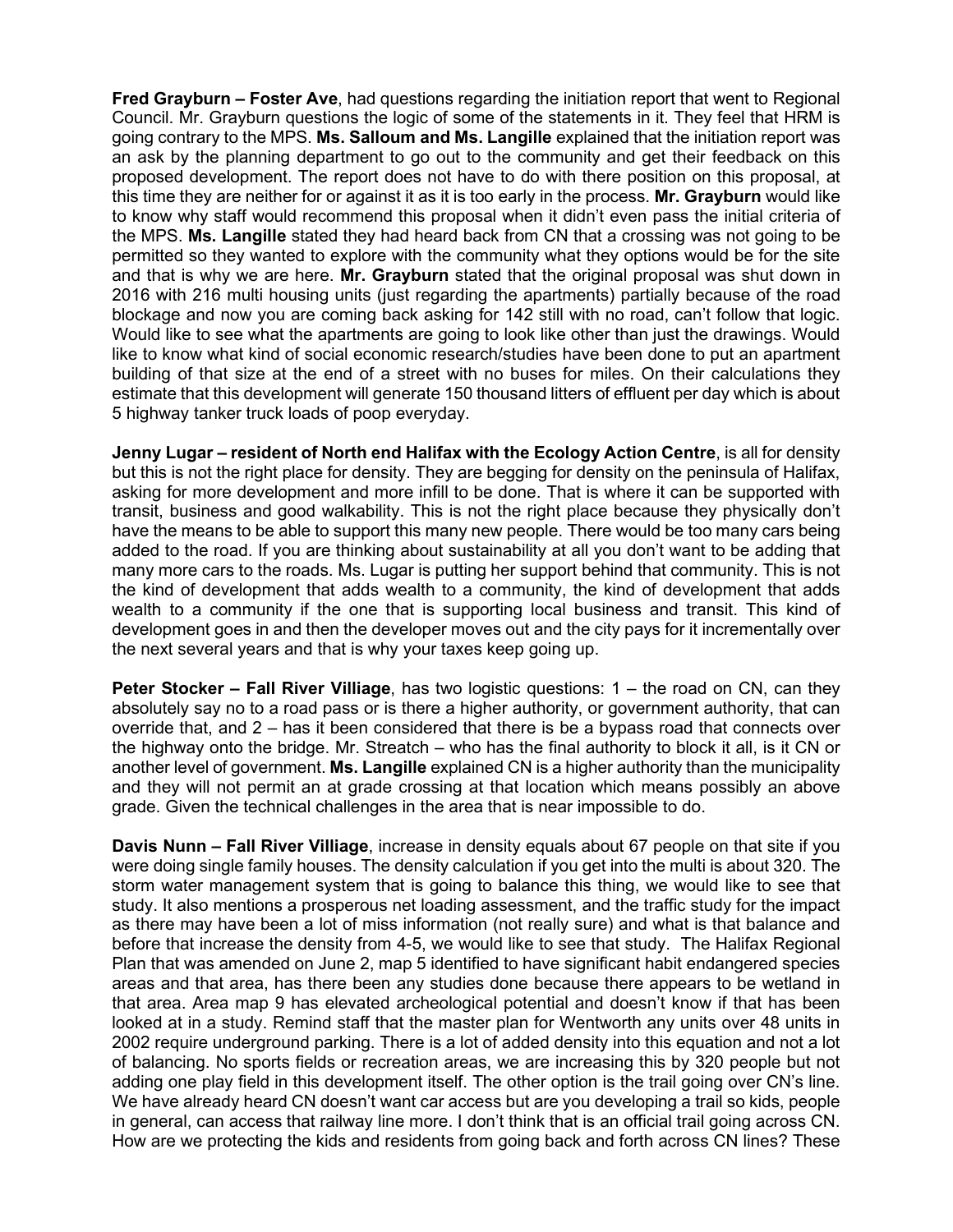are other consideration points that should be put into an assessment before we make any changes to the plan itself. **Ms. Langille** spoke to the studies, traffic impact statement, phosphorus loading, storm water, and sanitary study stating they are anticipated to come forward once this consolation session was completed.

**Brian Mathison – Winley Dr**., stated the streets are starting to max out when he comes to traffic. Every 30 seconds there is a car or heavy truck that passes by his home. It is getting out of hand where it is hard to walk along the road, it's not safe to get your mail, the road is crumbling from all the heavy traffic, everything comes off Windsor Junction Rd. down Winley and it is a speed strip. We don't need anything more down there because everything is going to come down Winley Dr. heading for this place. If CN doesn't cooperate they feel this thing should just evaporate. This is unsustainable, there is no infrastructure for this, it is a crazy idea.

**Jennifer Capon – Ingram Dr**., would like to know how their privacy and property values would be protected. Would also like to know what kind of people would be purchasing the units and what price point would they be looking for, high rent / low rent. **Mr. JeBailey** stated they couldn't comment on market as that isn't his area of expertise's and those things change. **Mr. Salih** also spoke to what the policy allows. Explained it gives opportunities for people that live there to rent in their own community. It will be predominantly families that they are going to be there. **Ms. Capon** stated families are going to have children that are going to be going to the schools that are there now. This is something that should be part of there vision and if it is something that is going to affect us in any way we should know. **Mr. Salih** explained the change in designation of the land and where they are at now. **Ms. Capon** appreciates that the developer is going back to the drawing board and that noting is set in stone but would like them to listen to what they are hearing, and that is that, apartment buildings don't work in Fall River Village.

**Jennifer Ginnions – Fall River Village**, is not opposed to development however, they fee the market has spoken because the old equestrian farm that was developed had not sold one property. The developers mandate comes from there client and they want the most bang for there buck. You can't drive on Ingram with your kids because it is not safe. There are no sidewalks in the existing subdivision. As far as infrastructure, I can't share a septic field with my neighbour however you can have a mass quantity of people sharing one septic field next to a water shed. It is scary. They were permitted to do that at the equestrian farm but again, the market has spoken and nobody is buying those properties. The demographic in Fall River is most of the people that this development is marketed too and they are opposed to it.

**Christine Mirabelli**, **Regency Court**, is concerned with the traffic issue that already exist in the area and at one of the two exits to Fall River Village and this will only make things worse. If you have a doctor's appointment at the Sobeys mall you can be stuck in traffic there for 20 minutes or more as it is right now. This is urban sprawl; which King's Warf was supposed to eliminate. There are no police in this village, there are no sidewalks in this village. Children stand on the side of the street waiting for buses. Where are the children who are going to live in these new apartments going to go to school, out schools are maxed out. Out whole system here is maxed, we don't have municipal bussing, we don't have bus stops for these kids to wait at to go to school. If anyone went though Winley Dr by the mailbox's, which is 40 km/h, at 80 or 90 where kids get off the school bus and walk on the crumbling road there could be a really bad disaster. People do not care and there are only two exits to this village and there is no possibility of a third. We need to consider where the traffic is going to go and how it is going to feed into the system that exists. There is no way to enlarge the roads because most homes are very close to the edge of the road.

**Patti Gouthro – Ingram Dr.**, questions the decision by staff to bring this forward given it contradicts the access though CN property. People have already indicated their feelings and emotions and feel that bringing this back out here is a great waste of people's time and energy. No of the things around the environment, looking at the fact that the schools are maxed out and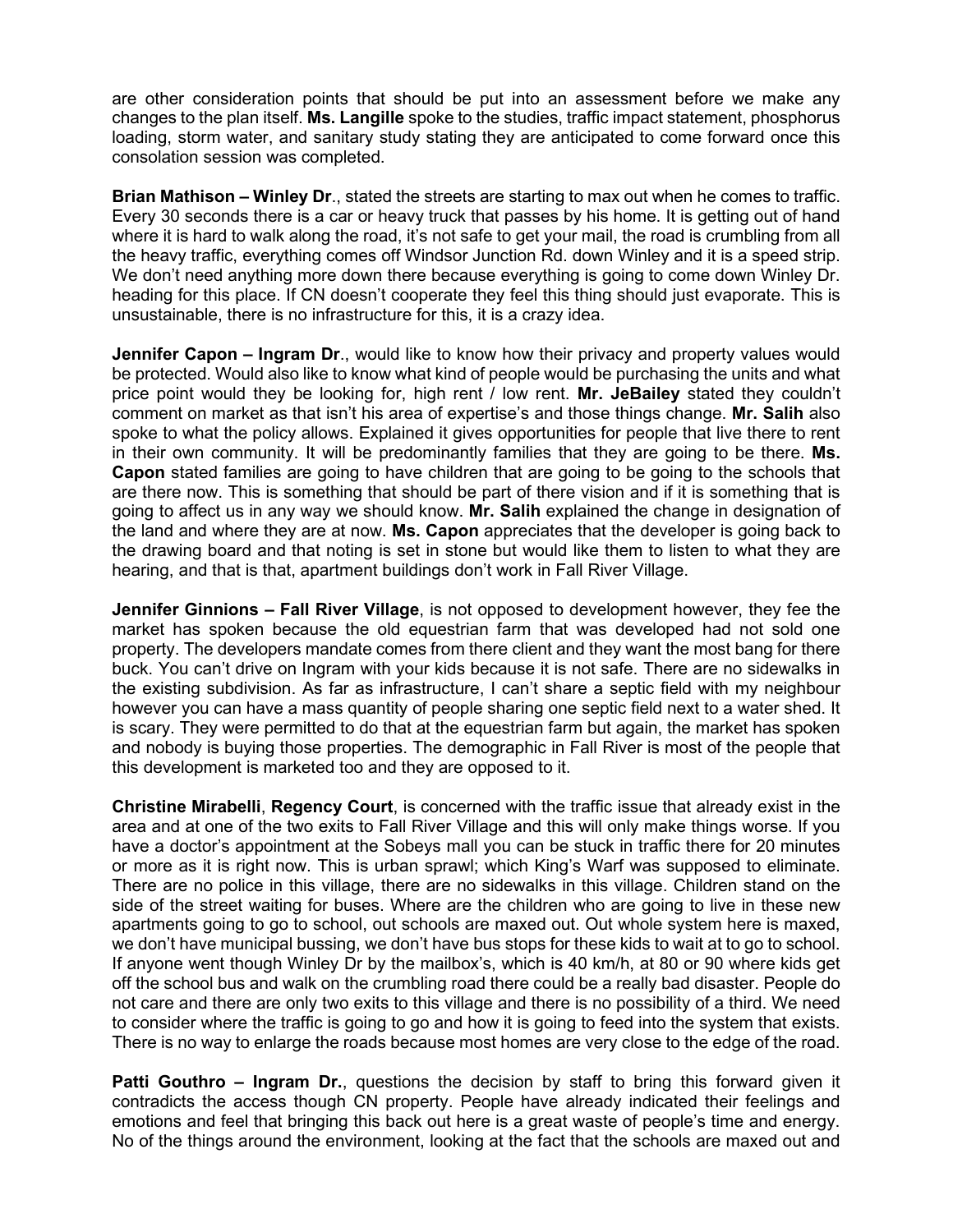doctors are not taking any new patients, none of those factors seem to be taken into consideration and those are all things that are important for planning. Traffic, the environmental impact as far as septic is concerned is also important for planning. All of these things make me question how much time and energy now has to be spent of this now that you have initiated this process. Can it be stopped at any earlier stage or does it have to go through 10 stages and 20 studies. What has to be done for a decision to be made to halt this process or tell them they have to come up with a substantially different proposal, for example 40 single dwelling houses at the end of Ingram Dr.? **Ms. Salloum** explained where they were in the process and explained unless the applicant chooses to cancel the application, which she doesn't think they are, the process will continue. **Ms. Gouthro** would like to know why the developer has so much control. **Ms. Salloum** explained that the application did go to Regional Council and they made the decision to proceed with this application through the process. **Ms. Gouthro** feels this is just a blame game and it is problematic that it has even got to this level**. Ms.Langille** explained the process and how it works and that they can't make any assumptions on behalf of the community.

**James Dean Moore – Lexington**, wanted to know where the water was coming from for the septic system. Ms. Langille stated the property in question is within the water service boundaries so it would be municipal water. **Mr. Moore**, so chlorinated water in a septic system. Wanted to point out that the elected officials are accountable to the people directly. They would like to know why the decision was made to take this forward because that isn't really clear. They would also like to know where the developer was. There are two representatives from an architectural firm but no developer. They believe it is an act of cowardice not to have put themselves in a position to be here. **Ms. Langille** advised the developer name is Larry Gibson (because members of the public were asking for it)

**Peter Sprum - Ingram Dr**, feels this is a shell game, at the start of the process, the ask is for a 20 storey building, when all they really want is a 3 storey building. Mr. Sprum thinks they knew from the start that CN would not allow the crossing so now they are coming back now with what they want now.

**Anthony Steel - Devonport Ave**[, The lady from the Ecology action center spoke about the nimby](https://www.google.ca/search?rlz=1T4NDKB_enCA589CA589&q=The+nimby+effect&spell=1&sa=X&ved=0ahUKEwiqzv614dPbAhUkwYMKHQM9AR0QBQgkKAA) [effect](https://www.google.ca/search?rlz=1T4NDKB_enCA589CA589&q=The+nimby+effect&spell=1&sa=X&ved=0ahUKEwiqzv614dPbAhUkwYMKHQM9AR0QBQgkKAA) and that is not the case here. The people here made the decision to escape urban density and live where we live. We don't want apartment buildings in our area. Disappointed that Mr. Gibson did not show up at this meeting tonight. Mr. Gibson developed Perry Lake Estates many years ago maintaining the rural charter of the area. Why would he all the sudden want to stick this urban density in their back yard. Their feelings are it just has to do with greed, it's all about money. **Mr. Salih** stated when they go out to do these meetings the owner is never there, they are there to behalf of the owner and also spoke about density and feels it isn't density that they have an issue with they feel it is the form.

**Steve McCoul – Ingram Dr**., wanted to know where the traffic study was done at. How many PID's are on the development. 2 of the PID's are wetlands. So, you are down to 26.6 which is 5.6 units per archer when they worked out the numbers because they don't feel they are being given the right information. Septic fields, these are going to be  $1.5 - 2$  archer septic fields which are going to be clear. The Traffic Study will be put on the website for people to review.

**Glenn MacIsaac - Ingram Dr**., two houses up from this development which will greatly affect the value of their property. They had the opportunity to pick anywhere they wanted to live 20 years ago and this is where they choice to live. The developer at that time said they would never do anything at the bottom of the street to negatively affect the community. They are very disappointed in that and no longer trusts them. I planned to retire in this home, does anybody want to buy my home up from this development, no. What is my house worth, what is my retirement worth, what has my service been worth when I can't find a place to retire with my family in the community that I wanted to?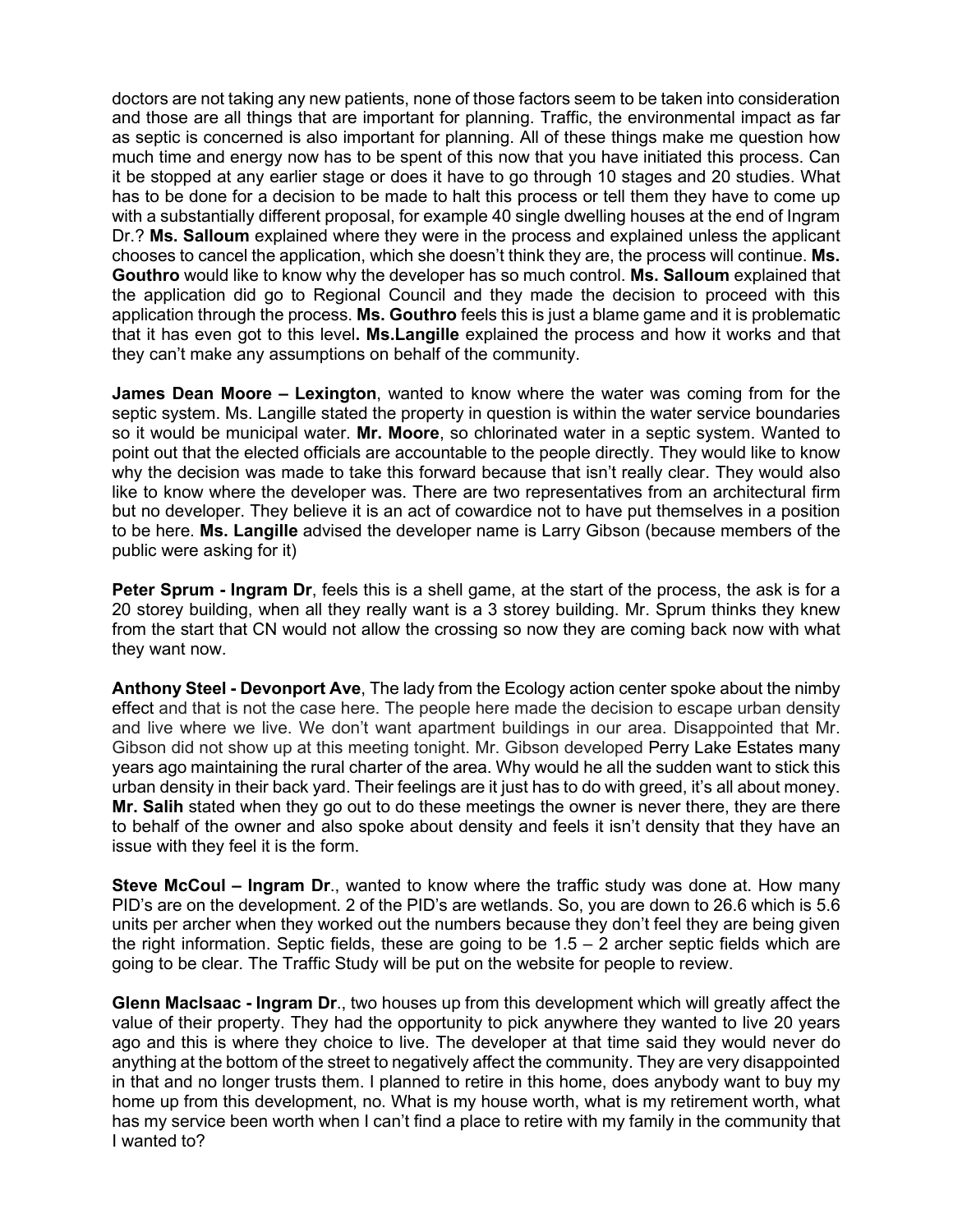**Luke Miller - Lower Sackville**, transparency and trust, in how this process works. Both are very important when it comes to this. Has concerns about what was proposed and what they are coming forward with tonight. Perry Lake Developments also owns a small PID at the end of Bolton so is there any intention that Bolton will be a secondary exit for that, is that in the plans that we will see next month? They have all this land and hugging all the way over to one side, what else should be expect? Are there plans for more apartment buildings. If you want to get anywhere you need to gain some trust from these people and this is not an effective way to go about it.

**Ralph Lazaro –** also lives two houses up from the development. There is a stream that is behind there house and their neighbours house as well as a pond. Is that an environmental problem with the septic fields? **Ms. Langille** spoke with these water features/elements on the site. **Mr. Lazaro** would also like to know if staff knows about the senior's home that they were going to put there and a lot of people were not against that. They got denied because of CN and didn't have the right-of-way. **Ms. Langille** spoke to the property and that it has had its challenges but is not aware of in the past a refusal from CN. It has only been more recently. **Mr. Lazaro** would like to know why would you go through all this when you know the tracks are a problem. You can't put 300  $+$ cars on Ingram Dr. as the main artery Ingram can't take that and feels their guess of 300 cars is probably low. You can't walk on Ingram either because the road is narrow and small. Two exits on a subdivision is a bad design. When you look at high density you look at Bedford, there are lovely big boulevards where all the apartments are, crosswalks, traffic lights etc. Bedford is designed for that. We aren't even designed to support ourselves and you are trying to stick these things in here. **Ms. Langille** explained the planning process and explained that staff is unaware of anything other than what the applicant has come forward with as a request.

**Mike O'Connell – 3 Mile Lake**, is concerned about the lakes and the possibility of the septic failing. Is concerned when you start digging who know what you will find. Believes what Peter said, the ask starts high and you end up low. Feels you should but in 20-30 single family homes which would fit into the community better than what is being proposed. Protect the lake!

**Sandy Sumarah – Winley Dr**., wanted to know why the notification area for the meeting was only within 500 feet of the development, that would only be 3 houses. They would like the notification area to be larger. **Ms. Langille** explained how the notification area works and agreed to make the notification wider on any future mailouts.

**Nadine Lamontagre – Canterbury Lane**, the look of the of the buildings look like they belong more in Canmore, AB than in Fall River Village. They don't fit with the current design of the neighbourhood. Would like to reiterate the Winley Dr. mailbox issue. Biggest concern is that if the developer leaves here tonight thinking they can get access across the railroad tracks all will be forgiven and everything is ok and that is not the case. The impact to the infrastructure that exists and the traffic trying to get in and out of Fall River during rush hours, it can't take it. This is development in reverse. We need capacity in the infrastructure for these things to happen in a sensible and logical way as apposed to building first and fixing things afterwards. Also has concerns that if there was ever an emergency in Fall River Village, like a forest fire, how will be safely get out, it is next to impossible.

**Cheryl-lee Kerr – Ingram Dr**., would like to know who is responsible for the studies that are being done and who is paying for them. How do we get access to those studies? At what point in this process will we have access to those studies to review and will that point be well before the joint public hearing with Regional Council? **Ms. Langille** stated it would be available in time to review them and well before the joint public hearing. **Ms. Salloum** explained the applicant does submit those studies (traffic studies, net phosphorous studies) and they are the ones who pay for them. Those studies with the entire application are then distributed to other departments for a detailed review which helps form our recommendation that comes later. **Ms. Kerr** has major concerns